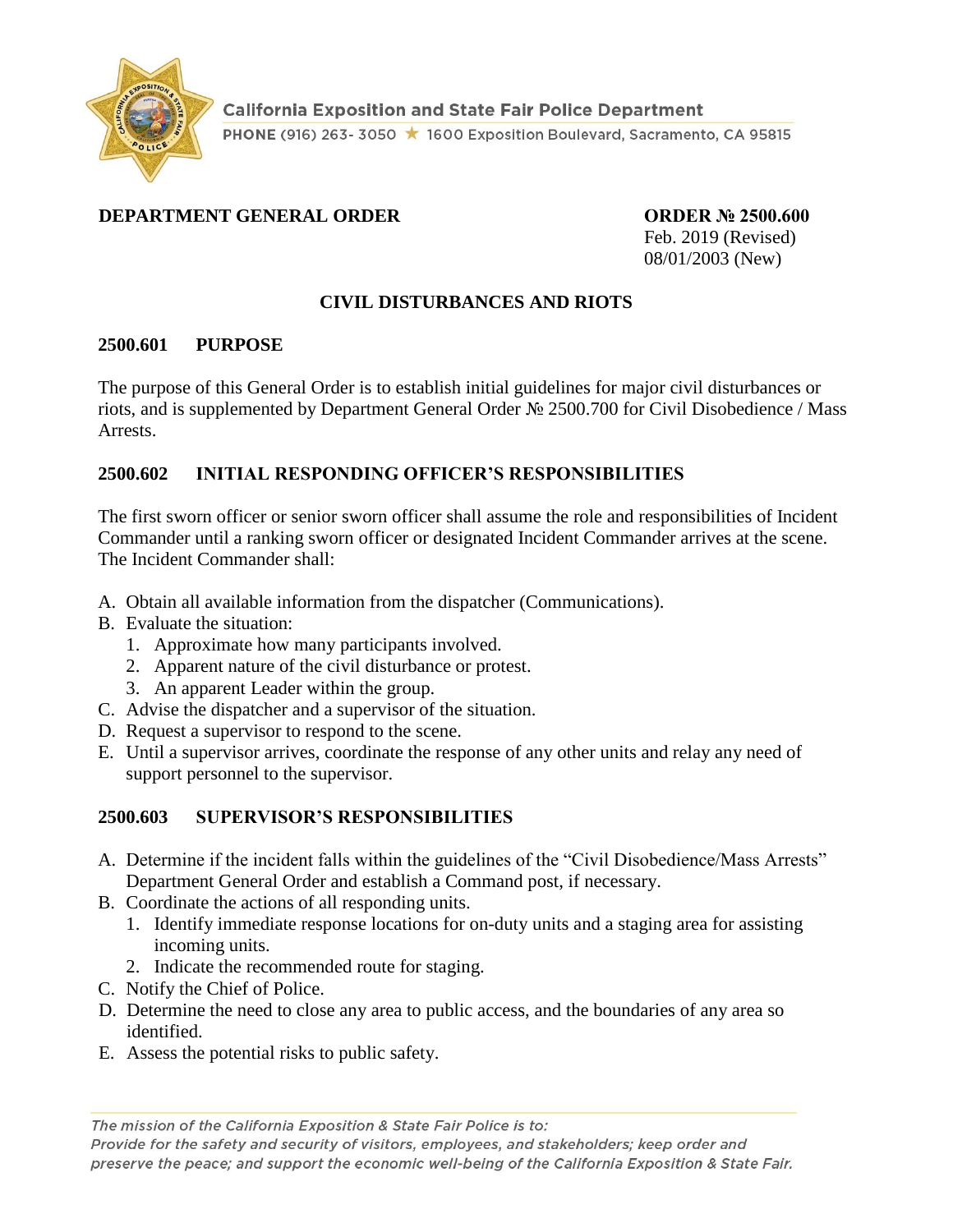- F. Assess whether or not a static event has the potential to go mobile, either on foot in the form of a march, or in vehicles.
- G. Assess the number of officers and type of equipment required to maintain order and their manner of response.
- H. Assess the potential need for outside resources:
	- 1. On-duty personnel from other police agencies.
	- 2. Fire Department personnel and resources.
	- 3. Media relations personnel.
	- 4. Identify and broadcast the location of the Incident Command Post, operational staging areas, and routes to and from.
- I. Ensure that participating personnel receive an operational briefing, whether in person or via radio, prior to their deployment. Information communicated in an operational briefing shall include, at minimum:
	- 1. The nature of the event.
	- 2. The mission and operational goal(s) of the department.
	- 3. The chain of command managing the event.
	- 4. The individual's assignment and any special equipment he/she may require.
	- 5. When possible, the identity and appearance of all undercover personnel involved in the police response.

## **2500.604 PHOTOGRAPHS AND VIDEO RECORDINGS**

- A. Photographs and video recording, when appropriate, can serve a number of purposes, including support of criminal prosecutions by documenting criminal acts; serving as training material; recording the use of dispersal orders; and facilitating a response to allegations of improper law enforcement conduct.
- B. Photographs and videos will not be used or retained for the sole purpose of collecting or maintaining information about the political, religious or social views of associations, or the activities of any individual, group, association, organization, corporation, business or partnership; unless such information directly relates to an investigation of criminal activities and there is reasonable suspicion that the subject of the information is involved in criminal conduct.

### **2500.605 RELATED ENFORCEMENT CODE SECTIONS**

- PC  $\S$  403 Disturbance of Assembly or Meeting
- PC  $§$  404 Riot Defined
- PC § 404.6 Urging Riot; Burning or Destroying Property
- PC § 405a Escape from Lawful Custody
- PC § 406 Riot
- PC § 407 Unlawful Assembly
- PC § 409 Remaining at Riot After Warning to Disperse
- PC § 409.5 Entering Into Area Closed During an Emergency
- PC § 410 Officer: Neglects/Refuses to Disperse Rioters
- PC  $§$  416 Refusing to Disperse on Lawful Command
- PC § 647c Obstruction of Thoroughfare/Public Place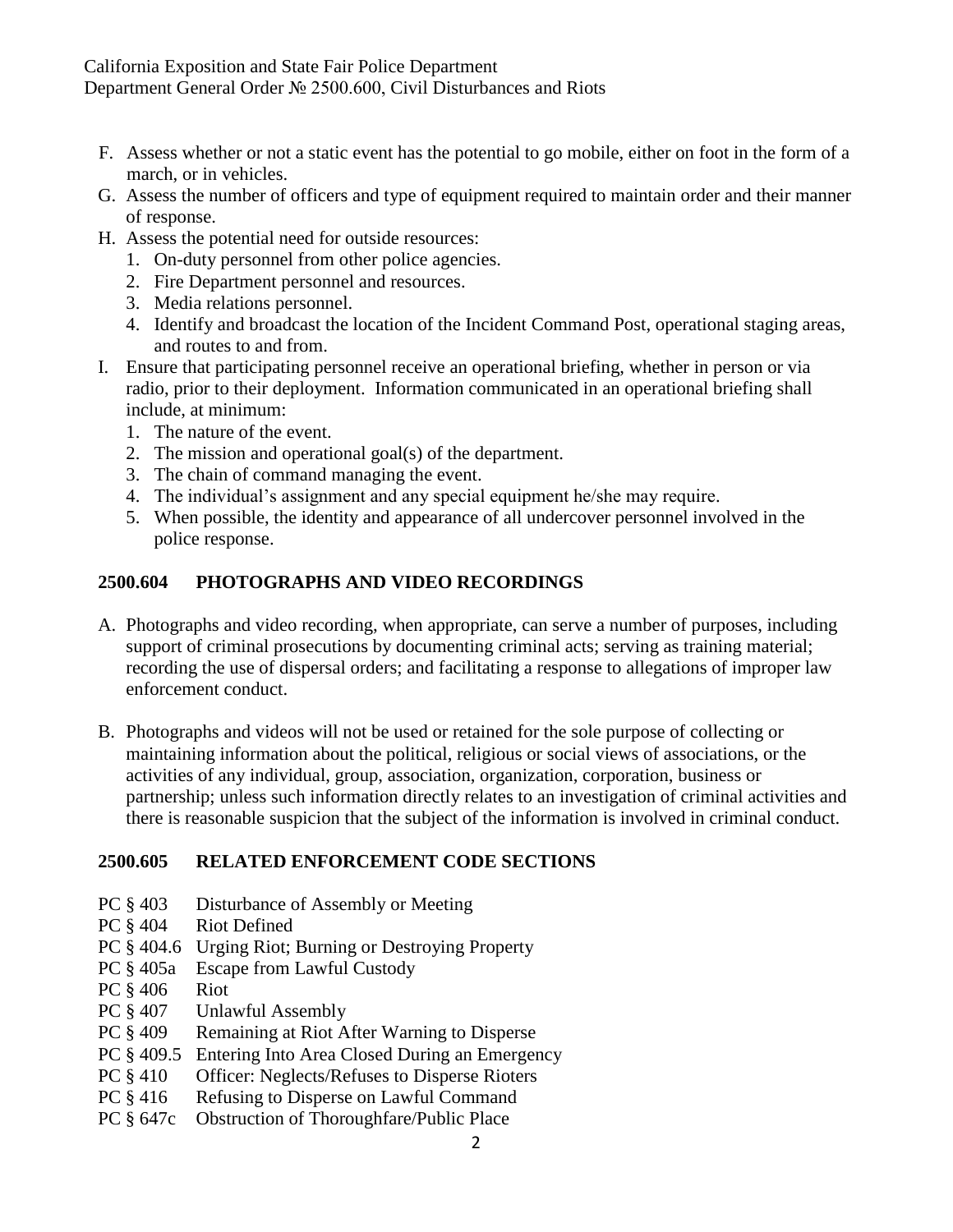- PC § 726 Officers to Command Rioters to Disperse
- PC § 727 Obligation to Arrest if Failure to Disperse

## **2500.606 ANNOUNCEMENT OF UNLAWFUL ASSEMBLY**

- A. Dispersal Order: A dispersal order must be given before a person can be guilty of remaining at a place of a riot, rout, or unlawful assembly.
	- 1. Should the Incident Commander make a determination that public safety is presently or is about to be jeopardized, he/she or the authorized designee should attempt to verbally persuade event organizers or participants to disperse of their own accord. Warnings and advisements may be communicated through established communications links with leaders and/or participants or to the group.
- B. Announcement: The unlawful assembly announcement should be given in a clear and loud voice, utilizing a loudspeaker if necessary.
	- 1. When initial attempts at verbal persuasion are unsuccessful, the Incident Commander, or his/her authorized designee, should make a clear standardized announcement to the gathering that the event is an unlawful assembly, and should order the dispersal of the participants.
- C. Announcement Wording: The unlawful assembly/dispersal announcement may have the following form: "*I am (Name, Rank), of the California State Fair Police Department. I hereby declare this to be an unlawful assembly and, in the name of the People of the State of California, command all those assembled at (give specific location) to immediately disperse. If you do not disperse you will be arrested*."
- D. Exit Route: Announce also a route acceptable for the demonstrators to take when leaving the area.
- E. Time to Comply: A reasonable amount of time should be given for compliance. If the crowd fails to disperse, the order for arrest may then be given.
- F. Perimeter: Establish a well identifiable perimeter within which all persons who choose to remain will be arrested.
	- 1. The area to be cleared of demonstrators must be clearly defined.
	- 2. If feasible, an officer should be stationed at the outermost point of the perimeter during the dispersal order to ensure that the order can be heard.

# **2500.607 ARREST PROCEDURE**

- A. Justification: Arrests must be justified and only that amount of force necessary shall be used to make the arrests.
- B. Expedited Handling: Incidents shall be handled as quickly as possible without escalating the situation.
- C. Unauthorized Entry: Entry into the incident perimeter by unauthorized persons shall be prohibited. Persons wishing to leave shall be allowed the opportunity unless there is a legitimate reason for arrest.

# **2500.608 CALL-UP PERSONNEL**

A. Emergency Situation: The ranking supervisor, with the approval of the Chief of Police, shall call in those off-duty personnel necessary to handle the disturbance.